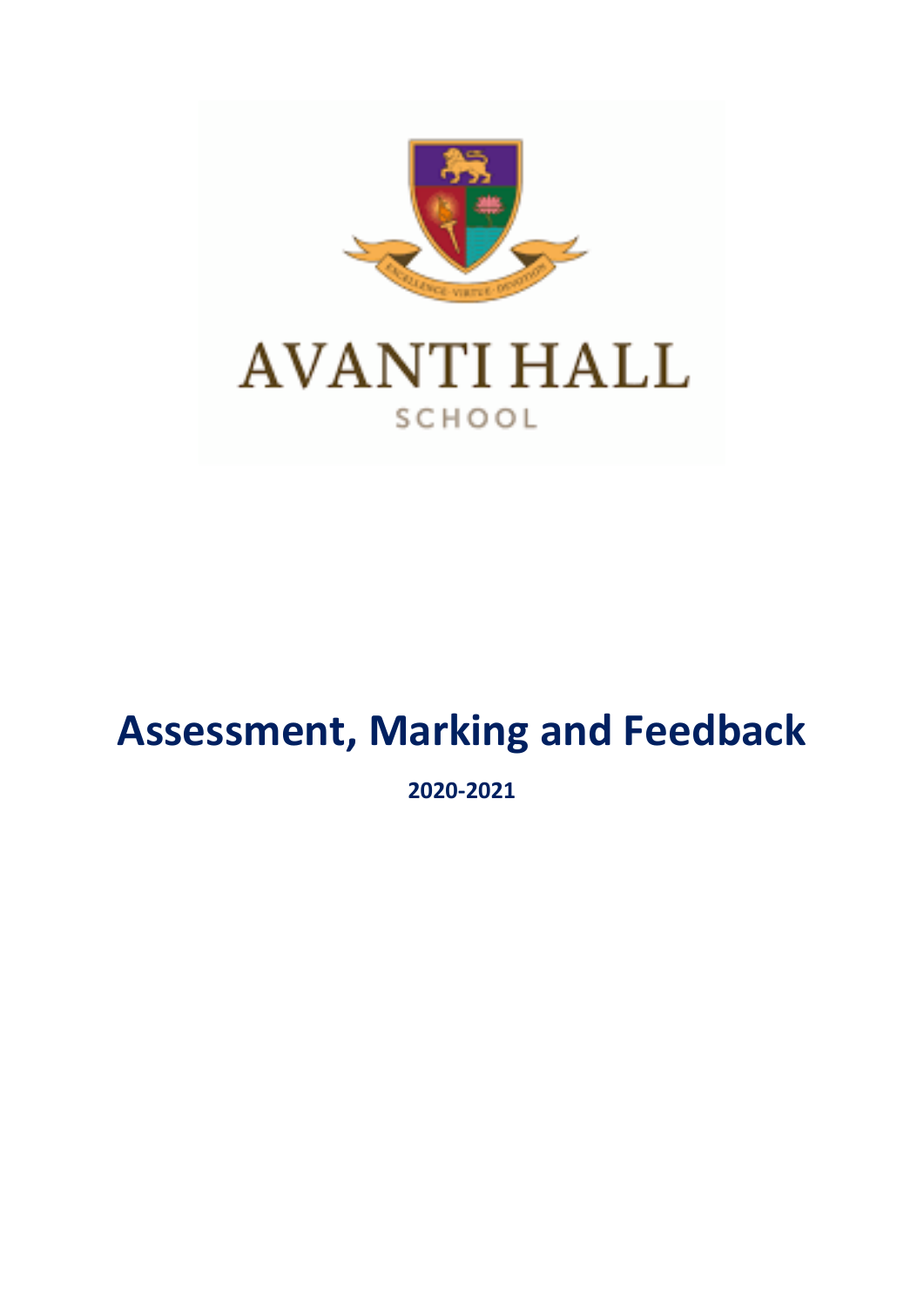# Contents

| 1. |    |  |  |  |  |
|----|----|--|--|--|--|
| 2. |    |  |  |  |  |
|    | 1. |  |  |  |  |
|    | 2. |  |  |  |  |
|    | 3. |  |  |  |  |
|    | 4. |  |  |  |  |
|    | 5. |  |  |  |  |
| 3. |    |  |  |  |  |
| 4. |    |  |  |  |  |
| 5. |    |  |  |  |  |
|    |    |  |  |  |  |
|    |    |  |  |  |  |
|    |    |  |  |  |  |
|    |    |  |  |  |  |
|    |    |  |  |  |  |
|    |    |  |  |  |  |
|    |    |  |  |  |  |
| 6. |    |  |  |  |  |
| 7. |    |  |  |  |  |
|    |    |  |  |  |  |
|    |    |  |  |  |  |
|    |    |  |  |  |  |
|    |    |  |  |  |  |
|    |    |  |  |  |  |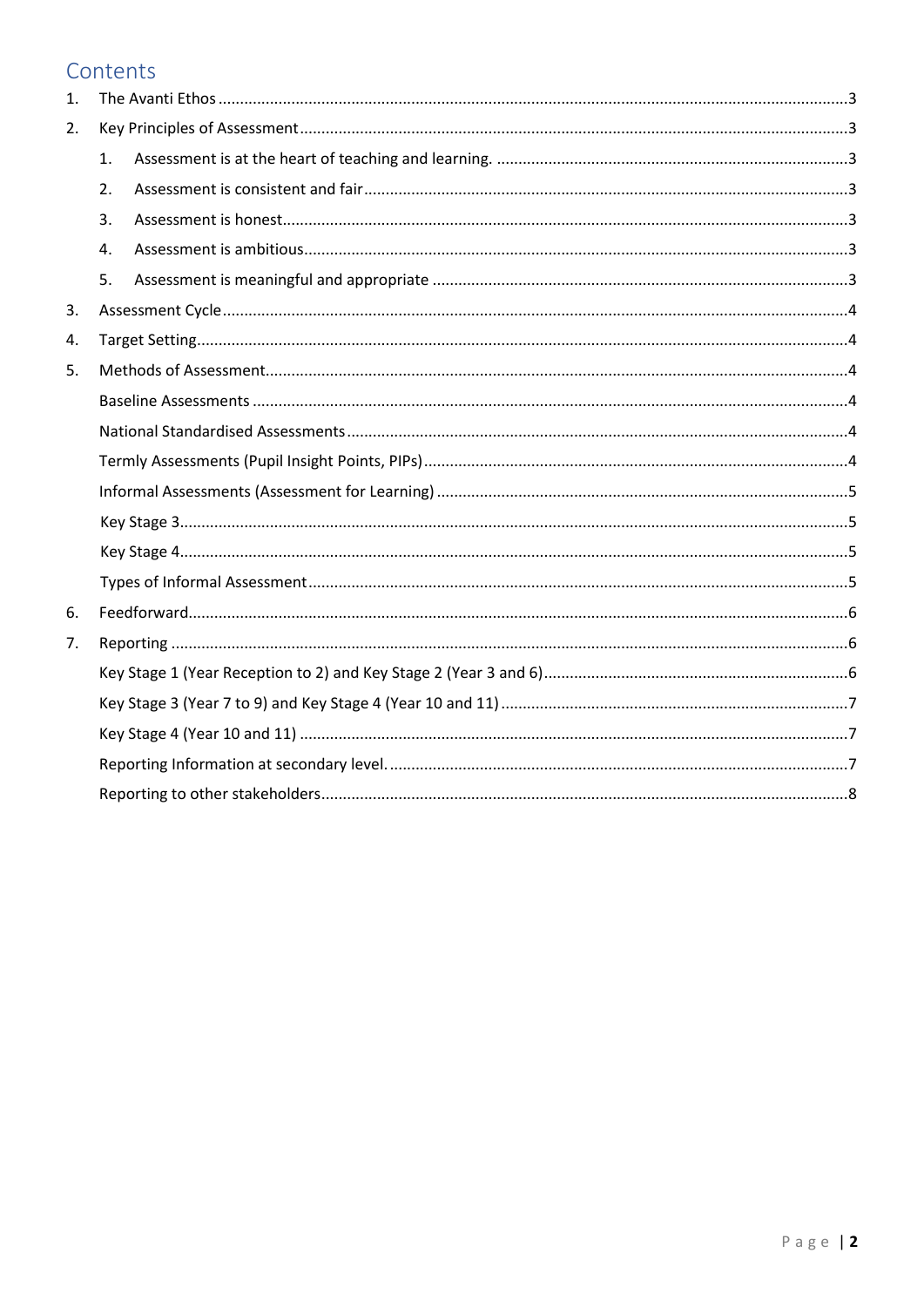# <span id="page-2-0"></span>1. The Avanti Ethos

Avanti exists to help each person become a well-rounded human being through intellectual, moral and spiritual growth, and so make the world a better place. Avanti Schools support each person's life journey along three parallel paths: Educational excellence; Character formation; and Spiritual insight. Assessment is an important part of this journey.

At Avanti Hall, we understand that learning is a shared experience and as such, our assessment approach reflects this. We champion the view that assessment as its core informs, supports, refines and celebrates the progress of learners.

Assessment helps all learners have the courage to improve and to reflect on our strengths and next steps. Assessment helps our personal growth by defining the path to educational excellence. It teaches us that our capacity to improve is unlimited.

# <span id="page-2-1"></span>2. Key Principles of Assessment

The main purpose of assessment must be to inspire both learners and staff to improve. Assessment practices must send the right message to learners about how they are progressing and be a collaboration between learners.

- <span id="page-2-2"></span>1. Assessment is at the heart of teaching and learning.
	- 1.1 Assessment provides evidence to guide the curriculum and teaching and learning.
	- 1.2 Assessment provides the opportunity for learners to demonstrate and review their progress through appropriate and regular feedback on their learning.
	- 1.3 Assessment inspires greater effort and a belief that, through hard work and practice, more can be achieved.
	- 1.4 Assessment supports teachings in their planning and delivery of the curriculum.
- <span id="page-2-3"></span>2. Assessment is consistent and fair

2.1 Assessment is inclusive, designed to meet the needs of all learners.

- 2.2 A school's outcomes are capable of comparison with other schools, both locally and nationally.
- <span id="page-2-4"></span>3. Assessment is honest
	- 3.1 Assessment outcomes are used to inform, support, refine and celebrate the progress of learners.
	- 3.2 Assessment outcomes are shared in an open, honest and transparent way to assist learners with their learning.
	- 3.3 Assessment judgements are moderated to ensure their accuracy.

## <span id="page-2-5"></span>4. Assessment is ambitious

- 4.1 Assessment objectives set high expectations for all learners.
- 4.2 Assessment places achievement in context against nationally standardised criteria and expected standards.
- 4.3 Assessment embodies, through objective criteria, a pathway of progress and development for every learner.

## <span id="page-2-6"></span>5. Assessment is meaningful and appropriate

- 5.1 Assessment should draw on an appropriate range of evidence to provide a complete picture of each learners' achievement.
- 5.2 The cycle of assessment will allow learners, their parents and teachers to plan future learning and support.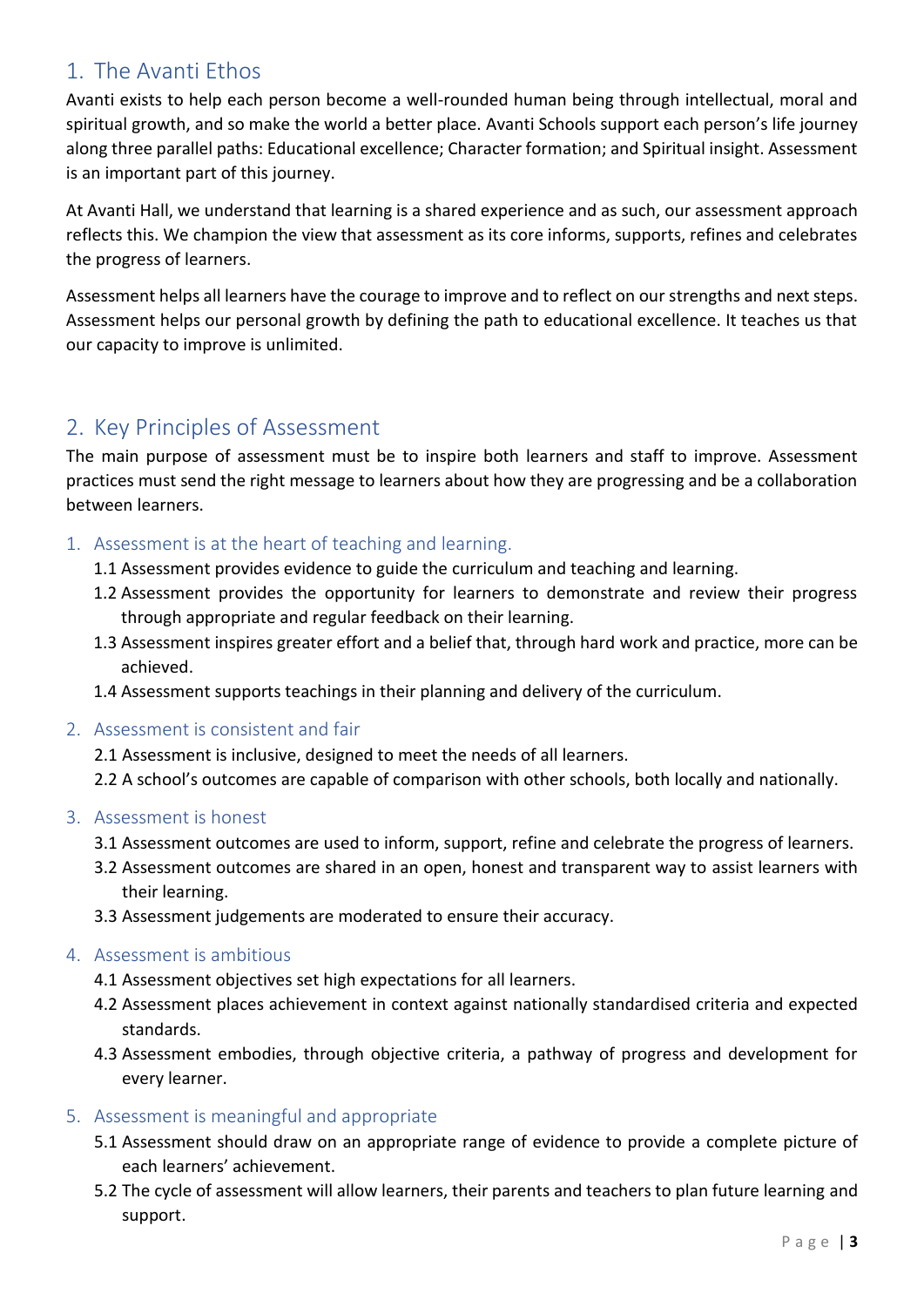# <span id="page-3-0"></span>3. Assessment Cycle

All schools across the AST will follow a cycle for assessment, whereby each school will have defined the data drops throughout the academic year. Data drops are spread throughout the year to ensure balanced and fair progress checks. There are three data drops throughout the academic year, in line with the AST Standards Committee Board. Please see Appendix 1 for the 2020-21 Assessment Cycle.

Our Learning and Teaching calendar is divided into 4, 9 week cycles throughout the year. These cycles support teachers in delivering their subject content through 7 weeks of explicit teaching. In these 7 weeks, teachers will use formative assessment to support planning and delivery. In week 8, teachers will assess learning with pupils and input assessment data that will form the basis for the report sent home. During week 9, pupils will work to fill any gaps in knowledge through dedicated improvement time.

# <span id="page-3-1"></span>4. Target Setting

In September of each year, schools will make use of Fischer Family Trust to set aspirational targets and agree high expectations which challenge, motivate and inspire students. In consultation with the Education Director, schools will set student, cohort and whole school attainment and progress targets.

Targets will be reviewed annually following formal assessments prior to the Summer Term's break. They will be based on previous assessment results and recent attainment and achievement.

Progress against targets will be shared with parents each term through reports and at Parents' Evenings.

# <span id="page-3-2"></span>5. Methods of Assessment

## <span id="page-3-3"></span>Baseline Assessments

In the primary phase, teachers will use PIRA and PUMA to create accurate baseline starting points. In the secondary phase, the school will use SATS levels where appropriate and CATS to ensure every student can have a target that matches their cognitive ability.

Avanti Hall will use a combination of subject specific tests and/or cognitive ability tests (Mid YIS/CATs) designed to measure a student's aptitude for, and attitude to learning. These baseline cognitive tests provide indicators for national tests and examinations.

Children new to the school will be assessed to ascertain their baseline within six weeks using appropriate assessments and data received from the child's previous school (if available).

## <span id="page-3-4"></span>National Standardised Assessments

Formal assessments are conducted following JCQ and Ofqual guidance at the end of Key Stage 1,2 and 4 (GCSEs). The outcomes of these assessments will be available via the school website and on DfE Performance Tables (where appropriate).

## <span id="page-3-5"></span>Termly Assessments (Pupil Insight Points, PIPs)

The timings of these assessments are detailed in the Assessment Cycle - see Appendix 1.

The results of the termly assessments will be recorded on Arbor where they will be analysed for performance and used as evidence in Performance Appraisal and Student Insight Meetings.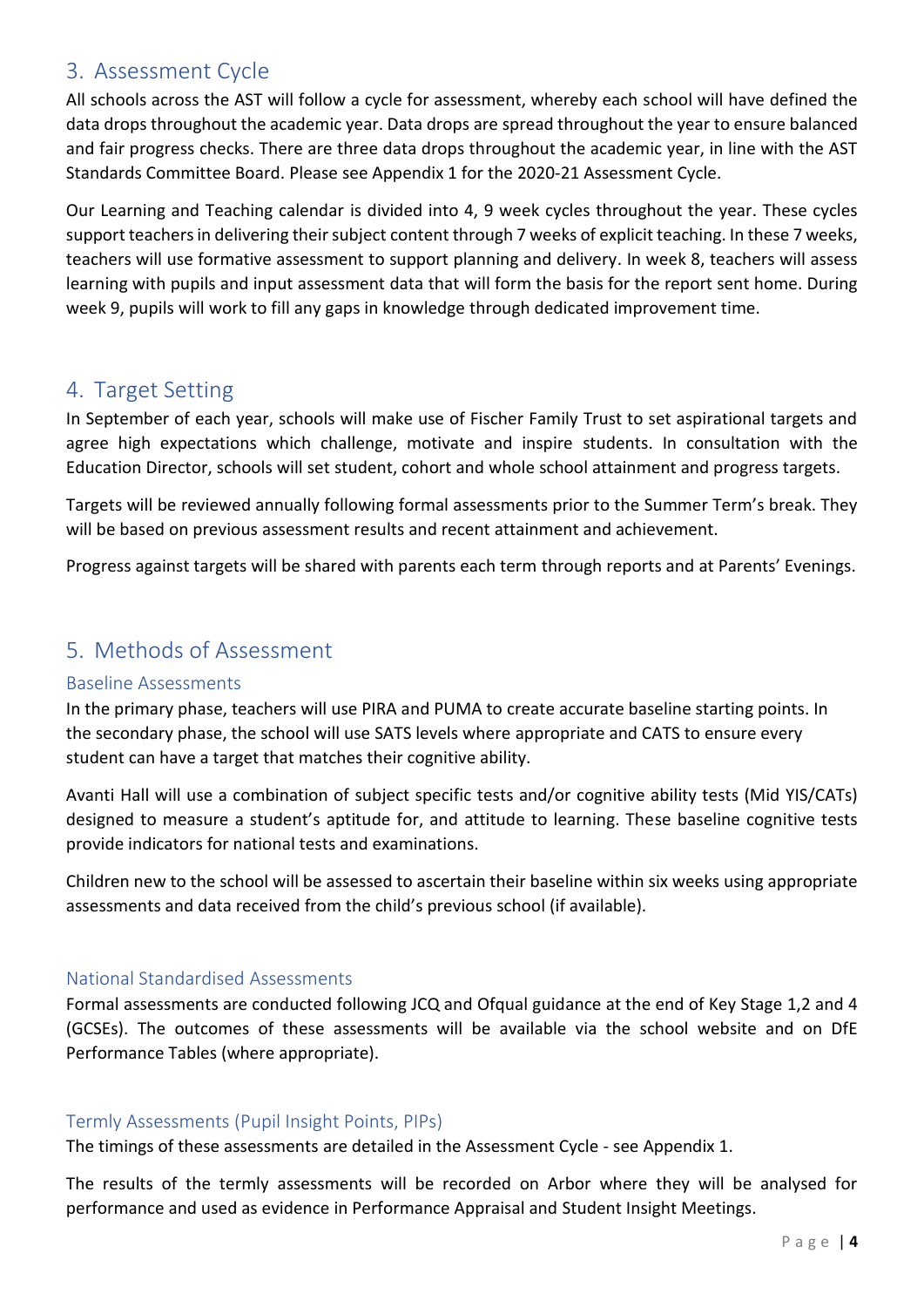For students in Year 11, the November and March mock examination series will form PIP 1 and PIP 3 judgements.

# <span id="page-4-0"></span>Informal Assessments (Assessment for Learning)

Informal assessments made by the teacher are valuable and occur on a regular basis. The type of assessment and frequency will vary depending on the Key Stage and subject. Informal assessments will sit around the PIP Assessment Cycle.

Feedforward will be provided to students after each informal assessment. Details on the types of feedback is outlined in the next section.

#### **Secondary Assessment**

#### <span id="page-4-1"></span>Key Stage 3

- Core subjects of English, Mathematics, Science, Geography, History, French, and PRE will have a minimum of two assessments per half term, either both as Informal Assessments, or one as an Informal Assessment and the other being a PIP Assessment point.
- Artistry subjects of Art, Dance, Drama and Music will have a minimum one Informal Assessment and one PIP Assessment per half term.
- Foundation subjects of Computer Science and PE will have either one Informal Assessment or one PIP Assessment per half term.

#### <span id="page-4-2"></span>Key Stage 4

 All subjects will have a minimum of two assessments per half term, either both as Informal Assessments, or one as an Informal Assessment and the other being a PIP Assessment point.

#### <span id="page-4-3"></span>Types of Informal Assessment

Informal assessments may be conducted during lesson time, or set a part of a homework, to evaluate the learning and progress of students throughout the teaching of the curriculum. Informal assessments may take the following format:

- End of topic tests
- Extended writing tasks
- Online quiz / knowledge test
- Low stakes quiz at the beginning of each lesson
- Comprehension exercises
- Projects or portfolios
- **•** Graphic organisers
- Learning journals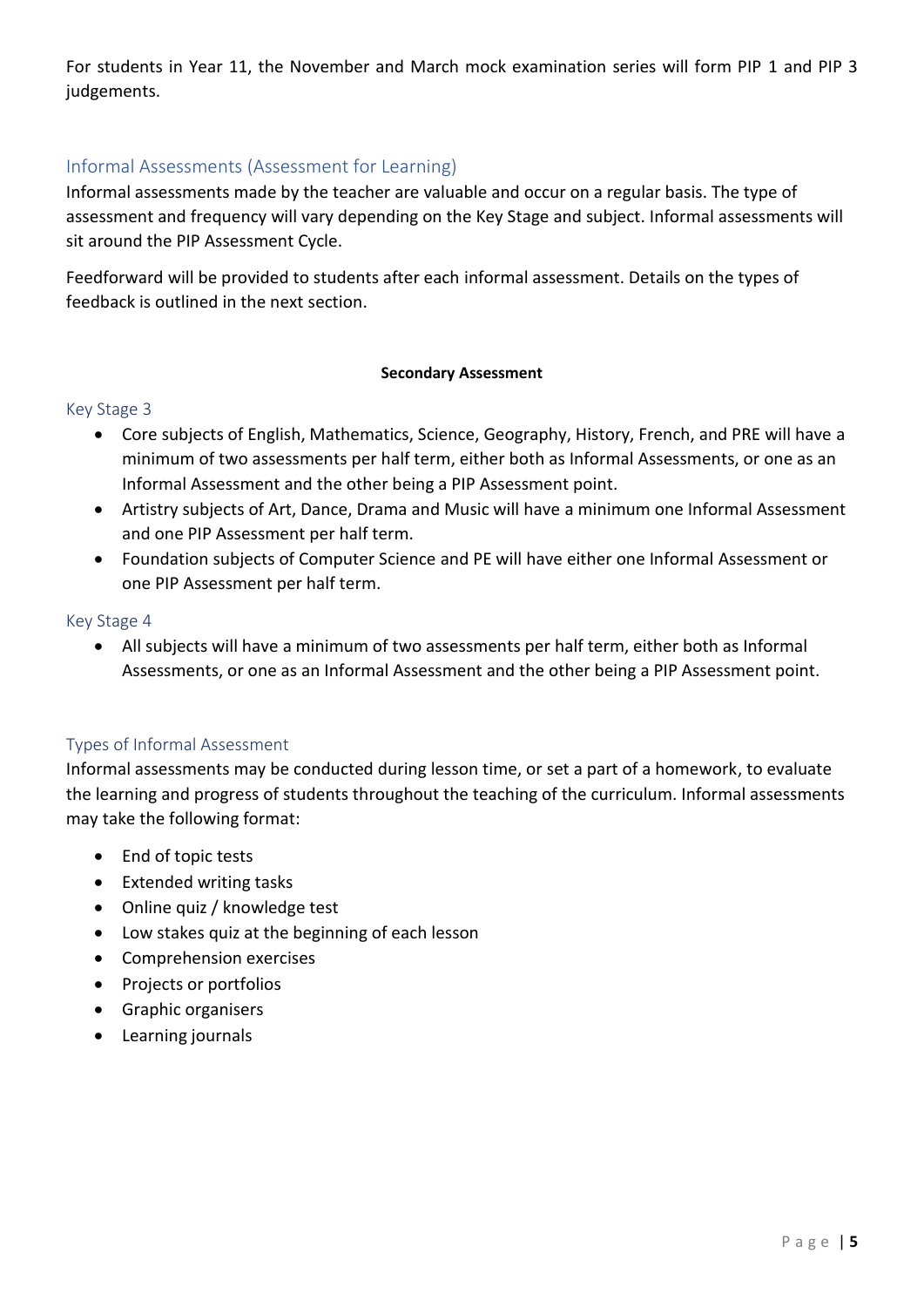# <span id="page-5-0"></span>6. Feedforward

Feedforward tasks will be given to students following an extended piece of work. Feedforward allows students to complete a task that allows them to work on areas of development identified through assessment and practise the skills needed to ensure that key gaps in knowledge or skills are addressed. Feedforward in learning is important as it highlights misconceptions and gaps in learning and allows additional support to be provided to ensure progress. Feedforward should:

- Redirect to refocus either the teacher's or the learner's actions to achieve a goal
- Be specific, accurate and clear
- Encourage and support further effort
- Be given sparingly so that it is meaningful
- Put the onus on learners to correct their own mistakes rather than providing correct answers for them
- Alert the teacher to misconceptions so they can be addressed in subsequent lessons.

Other forms of feedback can take many forms:

- Self-reflection and self-marking
- Peer marking
- Direct teacher live marking of student work with written comments
- Whole-class feedback on common errors or misconceptions
- Scores and results from online quizzes
- Verbal feedback
- Model answers or thinking demonstrated to the class.

The marking and feedforward of student work will follow the timelines indicated in the Informal Assessments (Assessment for Learning) section above.

# <span id="page-5-1"></span>7. Reporting

Student attainment and progress is recorded and monitored using Arbor. Reports to parents and carers will be accessed through the Arbor Parent Portal.

# <span id="page-5-2"></span>Key Stage 1 (Year Reception to 2) and Key Stage 2 (Year 3 and 6)

Avanti Hall will use the national age-related expectations to report to parents across the core subjects. Each grade, will be fine graded to support students move between transitions and show progress throughout each Pupil Insight Point. These will be reported as outlined in the table below: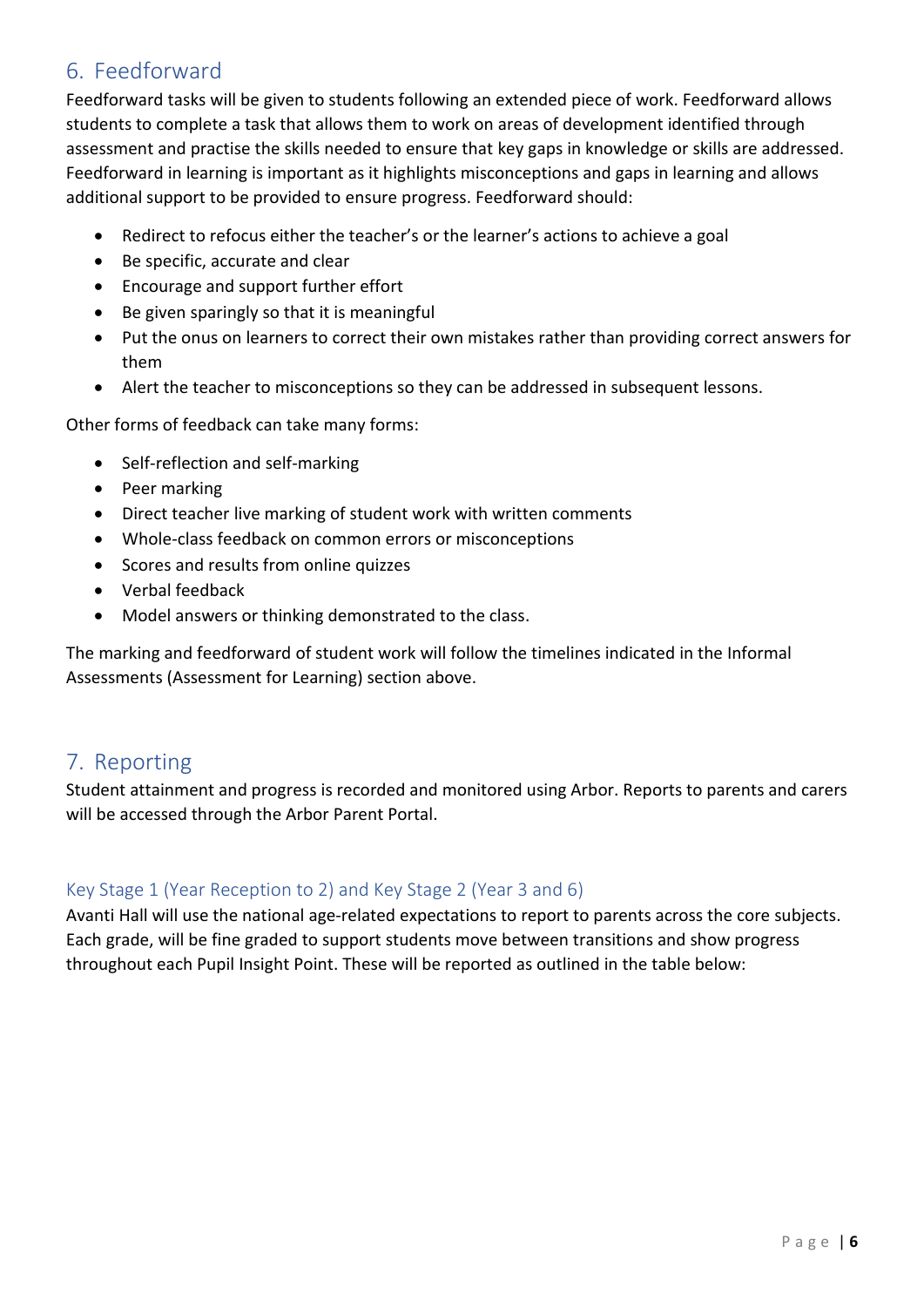| Summative                        |                          |
|----------------------------------|--------------------------|
| <b>FFT Summative</b><br>(future) | Note - DfE equivalent    |
| B                                | Below                    |
| W-                               |                          |
| W                                | Working towards          |
| W+                               |                          |
| N-                               |                          |
| Ν                                | <b>Expected standard</b> |
| $N+$                             |                          |
| А-                               |                          |
| А                                | Higher standard/GD       |
| A+                               |                          |

# <span id="page-6-0"></span>Key Stage 3 (Year 7 to 9) and Key Stage 4 (Year 10 and 11)

Avanti Hall will use a 9 (highest) to 1 (lowest) grade scale. The knowledge, understanding and skills needed for each grade have been set so that the grade a student is working at during Key Stage 3 and 4 broadly reflects the standard we would expect a student to be at in order to progress to achieve the same grade at GCSE. For example, if a student achieves a grade 5 for a particular subject in Year 9 it puts them on track for achieving broadly a grade 5 in the same subject at GCSE. However, it is important to emphasise that a student's rate of progress often varies over time and may differ between subjects. Therefore, while the grades a student achieves during Key Stage 3 may be an indicator of achievement at GCSE they are not the school's prediction of a student's GCSE outcomes.



## <span id="page-6-1"></span>Key Stage 4 (Year 10 and 11)

At Key Stage 4, the school also offers a few BTEC qualifications. The grades used for these subjects are Starred Distinction, Distinction, Merit and Pass.

# <span id="page-6-2"></span>Reporting Information at secondary level.

The school will report the following information at each Pupil Insight Point to parents and carers, and students.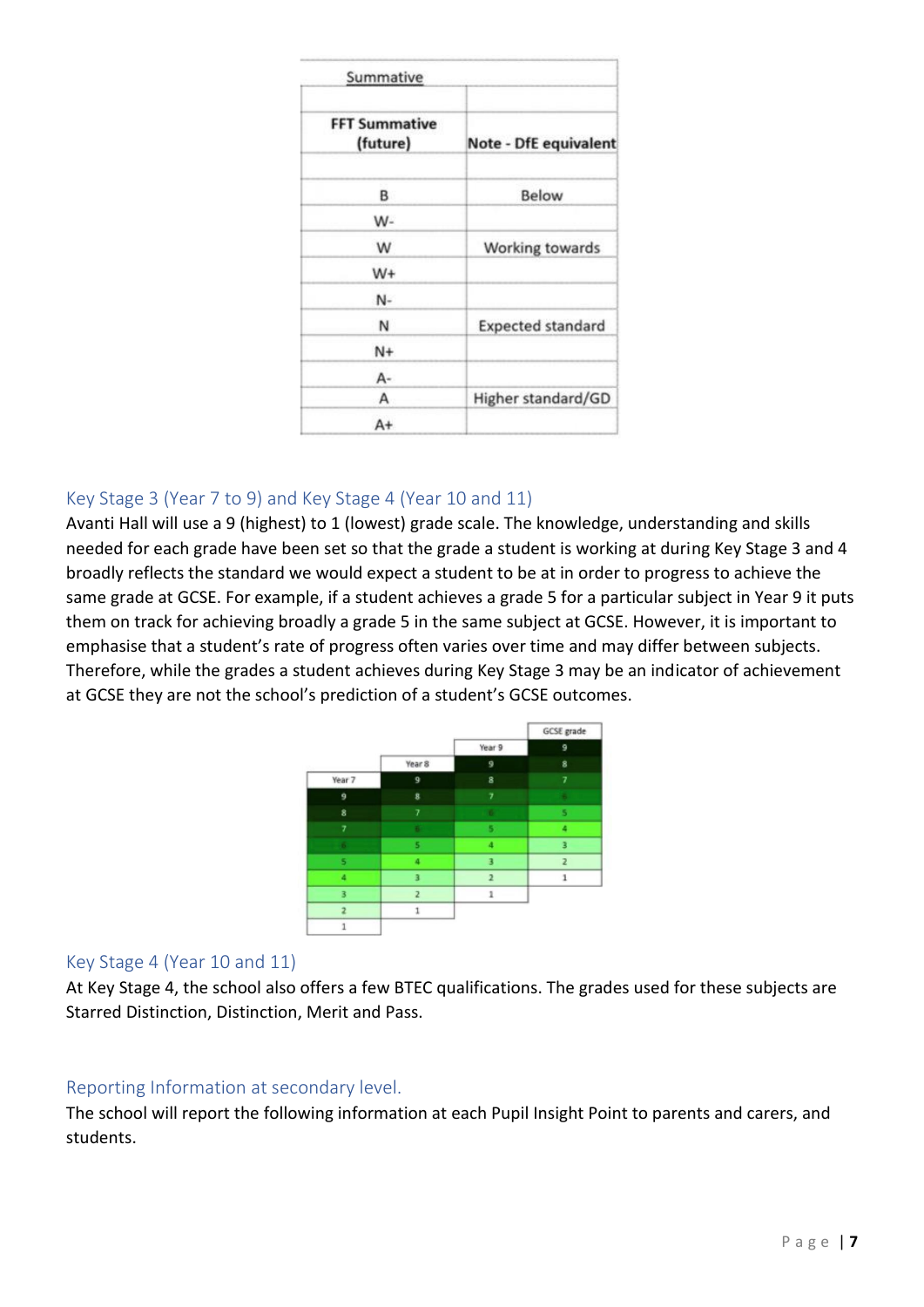| Exceeding              | Working significantly above target |
|------------------------|------------------------------------|
| On target              | On target                          |
| <b>Working Towards</b> | Approaching meeting target         |
| Below                  | At least 2 grades below target     |

Reports to parents are given for each child, each cycle and shared at Parent Consultation Evenings. It will give an honest and professional picture of the child, highlighting strengths and targets for improvement both at school and at home.

Parents and carers will be given the opportunity to discuss their child's attainment and achievement at Parent Consultation Evenings, calendared throughout the year.

We will also report on the pupils' attendance during the year.

## <span id="page-7-0"></span>Reporting to other stakeholders

The Avanti Schools Trust have direct access to all data on Arbor, enabling them to monitor, challenge and direct resources appropriately.

Schools will share their data with the Local Authority / Borough so that local and national comparisons can be made.

School data and analysis will be shared with the School Stakeholder Committee members to enable challenge and support.